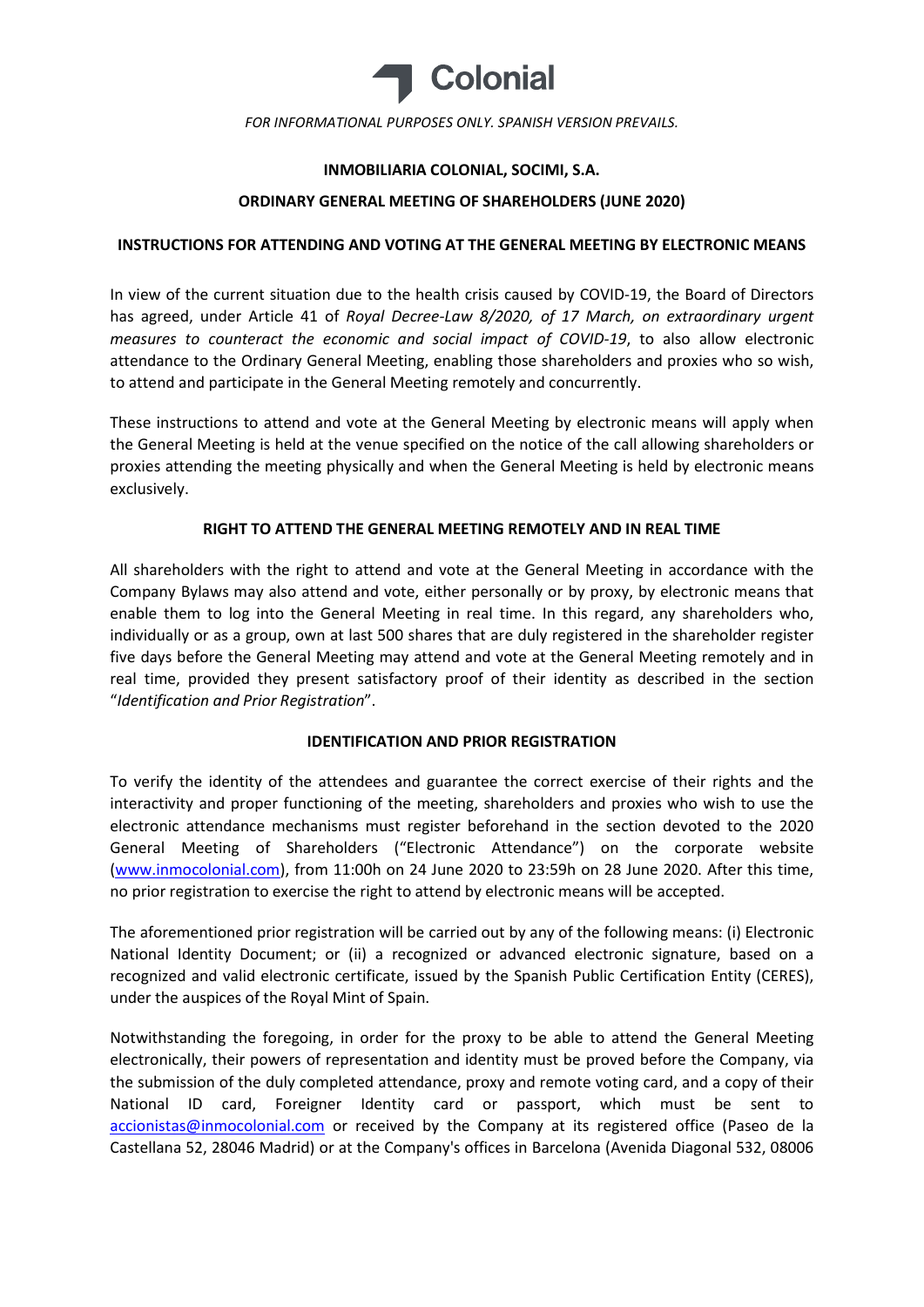

Barcelona), for the attention of the Shareholder Relations Office, at least 24 hours before the date scheduled for the General Meeting on first call.

In any case, shareholders who do not reside in Spain, qualified investors, legal entities, proxies and other similar persons must contact the Shareholder Relations Office ("Officina de Atención al Accionista") (see section "General Information" below) to adopt, with the necessary guarantees, the mechanisms employed to attend the General Meeting remotely in real time and to send the proof of identity requested.

The Company may enable additional means of identification that duly verify the identity of the shareholder. The Company reserves the right to request any additional means of identification from shareholders that it deems necessary to verify their status as shareholders and ensure the authenticity of the vote or proxy.

Once the shareholder or their proxy has registered in accordance with the indicated means and within the established term, they may attend and vote at the General Meeting through electronic means after remotely logging in on the day of the General Meeting.

### LOGGING IN AND ATTENDANCE

In order to enable the proper management of the electronic attendance systems , the shareholder or proxy who has previously registered to attend the General Meeting electronically in accordance with section above, must log in via the section dedicated to the 2020 General Meeting of Shareholders ("Electronic Attendance") on the corporate website, from 08:45h to 10:45h on 29 June 2020 (if the Meeting is held on first call) or on 30 June 2020 (if, as expected, the Meeting is held on second call), and identify themselves according to any of the means provided.

In the event that on 29 June 2020 the quorum for the General Meeting on first call is not met, the Company will announce this in the section devoted to the 2020 General Meeting of Shareholders on the Company's corporate website confirming that the General Meeting will finally be held on second call.

In the event that the General Meeting is held on second call (as expected), electronic attendees who would have logged in on first call must log in again to electronically attend the General Meeting on second call, that is from 08:45h to 10:45h on 30 June 2020.

# SPEAKING, MOTIONS AND INFORMATION

Pursuant to the recast text of the Spanish Limited Liability Companies Law passed by Royal Legislative Decree 1/2010 of 2 July (the "Spanish Limited Liability Companies Law"), shareholders and their proxies who, exercising their rights, intend to speak at the General Meeting and, if appropriate, ask for information or clarifications regarding items on the agenda, ask for clarifications on the information made available to the public that the Company has filed with the Spanish Securities Market Commission (CNMV) since the last General Meeting or about the audit report, or who intend to put forward motions in cases allowed by Law, should send them to the Company in writing using the form available under the section "Electronic Attendance" on the Company's website, from 08:45h on 29 June 2020 or, if appropriate on 30 June 2020, if the General Meeting is held on first or second call, respectively, and until the start of the General Meeting.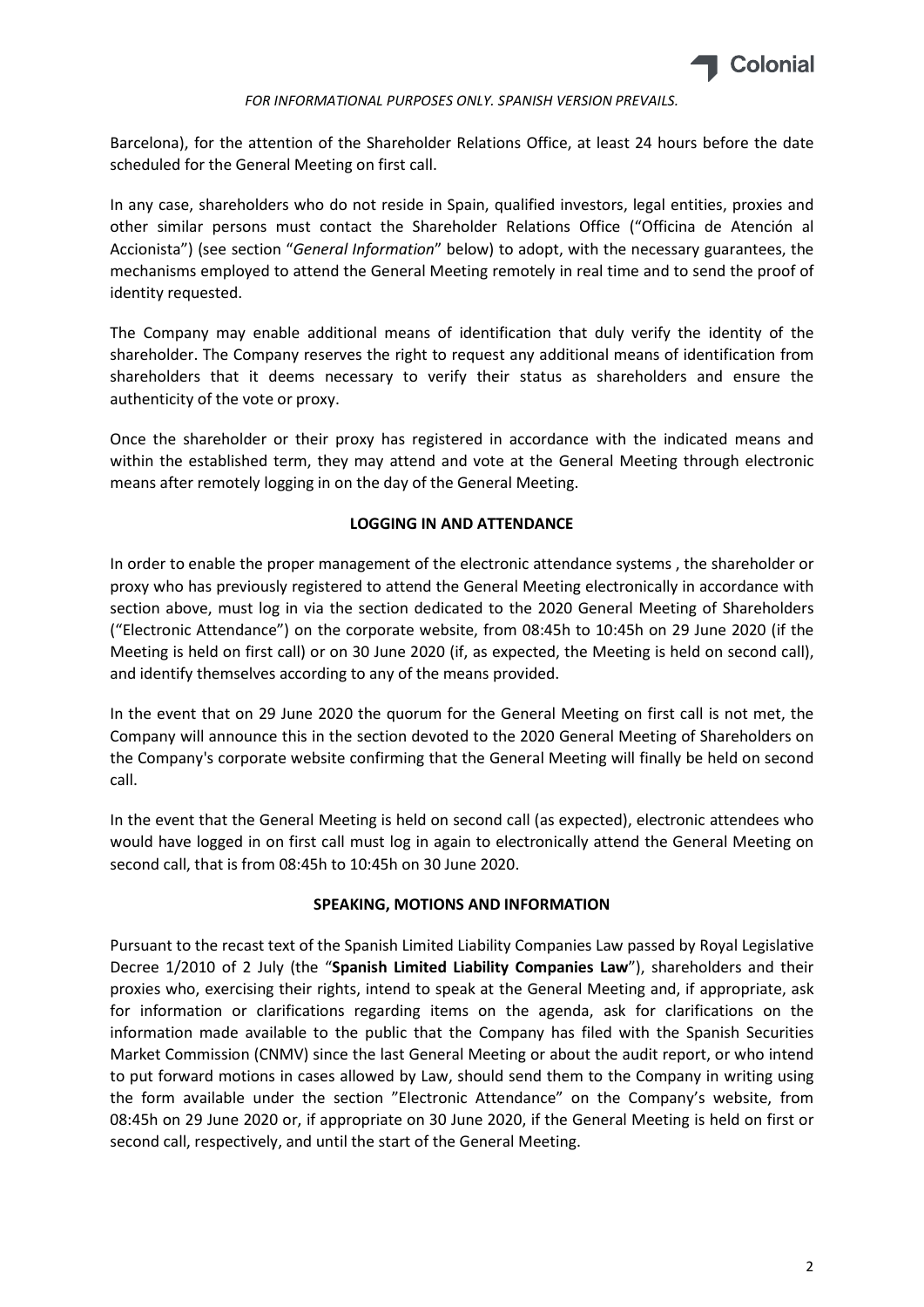

Anyone attending by electronic means who wants their participation to be recorded verbatim in the minutes of the Meeting must expressly indicate this in the text of their request. Requests for information or clarification from shareholders attending electronically will be answered verbally during the General Meeting or in writing within seven days of the Meeting, in accordance with the provisions of the Spanish Limited Liability Companies Law.

If the General Meeting is held on second call (as expected), the electronic attendees who have logged into the meeting on first call and have submitted statements and motions or requests for information or clarifications will have to send them again the next day, under the terms indicated in this section; otherwise they will not be considered as submitted.

### VOTES

Voting: casting votes on the motions related to items included in the agenda may be carried out from the moment the shareholder or, where applicable, the proxy logs in on the day the General Meeting is held and until the Chairman or, as the case may be, the Secretary of the General Meeting, announces the end of the voting period for the motions involving items on the agenda.

As for the motions on those matters that, by legal mandate, do not need to appear on the agenda, electronic attendees may cast their votes from the moment these motions are read out for voting and until the Chairman or, as the case may be, the Secretary of the General Meeting announces the end of the voting period for said motions. In relation to voting on the motions, unless otherwise stated, the same voting procedure and rules for shareholders in physical attendance provided in the Company Bylaws and in the Regulations of the General Meeting will apply.

The motions will be voted on through the relevant form available in the section "Electronic Attendance" on the Company's website.

# LEAVING THE MEETING

Shareholders and proxies who attend the meeting by electronic means and wish to expressly put on record that they are leaving the General Meeting must do so by sending an electronic communication through the section "Electronic Attendance" on the Company's website. Once they have expressly communicated that they are willingly leaving the meeting, it will be understood that any actions made by electronic means thereafter have not been carried out.

# PROTECTION OF PERSONAL DATA

Under the applicable rules on protection of personal data (mainly Regulation (EU) 2016/679 of 27 April 2016 on the protection of natural persons with regard to the processing of personal data and on the free movement of such data and Spanish Organic Law 3/2018 of 5 December on the Protection of Personal Data and guarantee of digital rights) shareholders are hereby informed that the Company, with tax identification number A-28027399, will be in charge of the automated processing of the personal data provided by shareholders or banks, Brokers and Dealers at which the shareholders have deposited their shares, through the agency legally authorised to keep the shareholder register, i.e. Iberclear, in connection with the General Meeting, and any other data that may arise as a result thereof. The purpose of such electronic file or processing is only the management and administration of the relations between the Company and the shareholders (including, where appropriate, their proxies) in connection with the General Meeting of Shareholders of the Company. The legal basis of the data processing is the need to comply with the provisions of the Spanish Limited Liability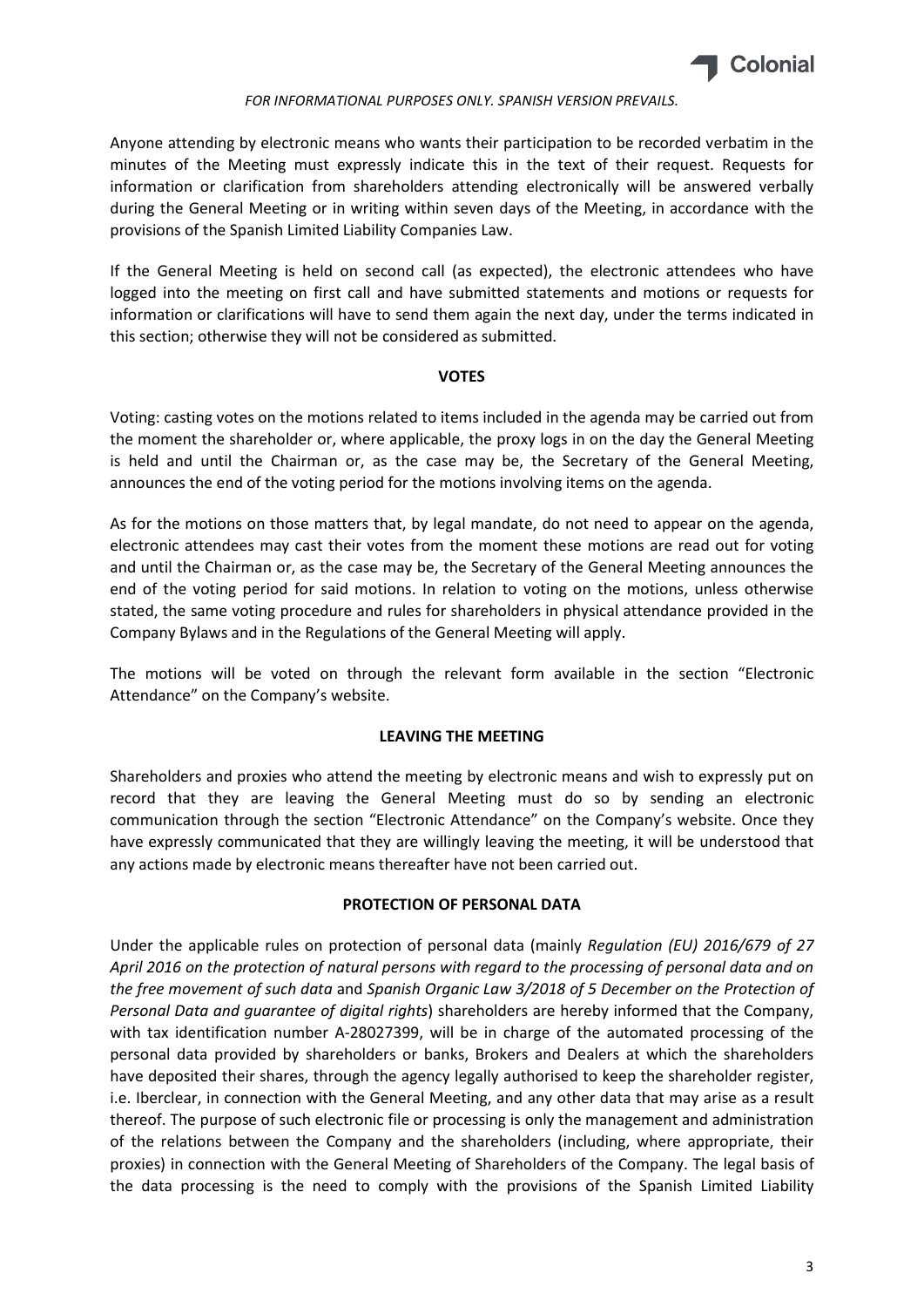

Companies Law. The Company will store the data for the duration of its obligations relating to the Ordinary General Meeting and for the 6 years following its termination.

Shareholders or their proxies have the right to access, rectify, delete and object to the processing of their data, as well as to exercise the other rights recognised in the current data protection legislation with the extension and limitations provided in such legislation. To do so, they must send a notice (including the identification of the holder of the rights, e.g. a photocopy of their ID card) to the following address: Inmobiliaria Colonial, SOCIMI, S.A., Paseo de la Castellana 52, 28046 Madrid. Additionally, shareholders can send the aforementioned notice to the email address: ucnormativo@inmocolonial.com.

The Company, in its capacity as data controller, has adopted all security measures required by law on its facilities, systems and files, and will safeguard the confidentiality of the relevant personal data, save where such data must be disclosed as required by Law or by a court and/or governmental order.

Should the data subjects consider that their information has been wrongfully processed or their rights have not been duly observed, they may file a claim before the Spanish Agency of Data Protection (www.aepd.es).

# OTHER MATTERS

The Company will broadcast the General Meeting live on the corporate website (www.inmocolonial.com).

For all purposes, shareholders who cast their vote electronically will be considered as present for the purposes of the quorum of the General Meeting.

Electronic attendance by the shareholder to the General Meeting revokes the proxy given or remote vote cast prior to the General Meeting. Furthermore, their physical attendance at the General Meeting revokes their electronic attendance.

With regards to jointly owned shares, it will be considered that the co-owner who registers to attend the General Meeting will be the person who effectively attends the Meeting and will be therefore entitled to exercise the rights to speak, ask for information, put forward motions and vote according to their jointly owned shares.

It is the sole responsibility of the shareholder or their proxy to safeguard the means of identification or, the usernames/passwords, if any, required to access and use the electronic attendance service.

The Company will not be liable for any damages that may be caused to the shareholder or proxy derived from breakdowns, overloads, power failures, connection failures or any other similar event, beyond the control of the Company, which cause the temporary unavailability of its website, without prejudice to the adoption of the measures required in each situation, including the possible temporary suspension or extension of the General Meeting if this were necessary to guarantee the shareholders or their proxies the full exercise of their rights.